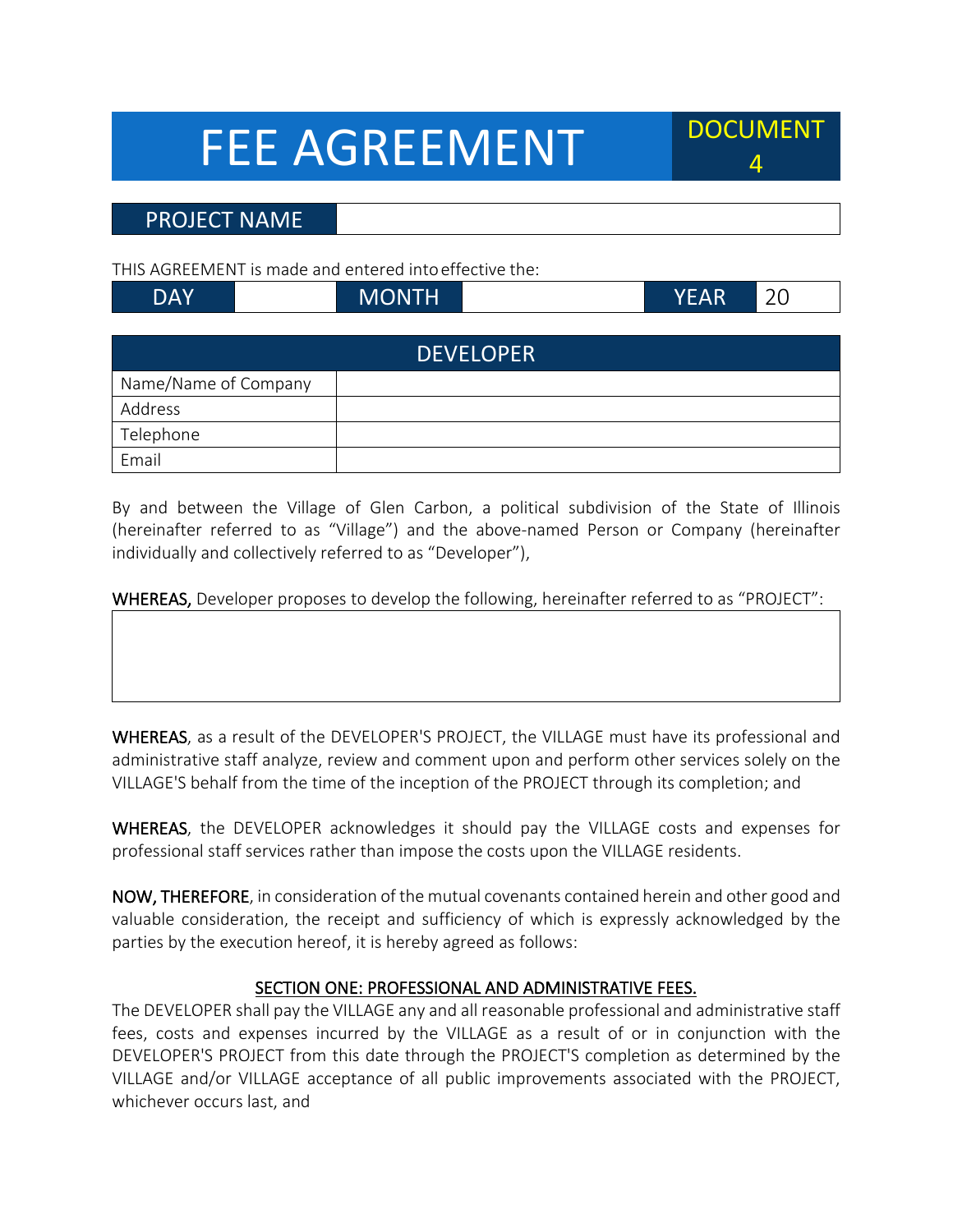The VILLAGE'S professional and administrative staff includes, but is not limited to, consultants, engineers, land planners, plan reviewers and traffic analysts. Professional and administrative fees shall include, but not be limited to, all time associated with reviews, analysis, discussions, meetings, inspections, reports, comments, planning and other work or services performed on behalf of the VILLAGE in conjunction with the PROJECT.

The VILLAGE'S professional and administrative staff fees shall be billed to the DEVELOPER in the amount of fees authorized by the VILLAGE to be paid for such services.

### SECTION TWO: FEES.

Concurrent with the execution of this Agreement, the DEVELOPER shall post with the VILLAGE the sum of \$1,000 as a Security Deposit of which the VILLAGE is specifically authorized to apply in payment of such fees, costs, and expenses in the event the DEVELOPER fails to make timely payments and/or reimbursements to the VILLAGE as required under this Agreement. The DEVELOPER is obligated to continuously maintain this amount on deposit with the VILLAGE until the PROJECT'S completion. The DEVELOPER will receive invoices from the VILLAGE for any services rendered during the development. DEVELOPER is expected to pay said invoices in full upon receipt. Any remaining funds held as Security by the Village will be returned to the DEVELOPER at the conclusion of the PROJECT.

The DEVELOPER is required to pay all fees incurred by the Village as a result of their project request, which includes:

- All costs incurred by the VILLAGE for any publication fees required during this project.
- All costs incurred by the VILLAGE for contracted engineering, consulting fees or plan review.
- Any and all cost incurred not set out herein but is required by the Village Code.

## SECTION THREE: PAYMENT.

The VILLAGE shall provide the DEVELOPER with an itemized statement of fees. The DEVELOPER shall pay the VILLAGE within thirty (30) days of the date of a statement from the VILLAGE. If the DEVELOPER does not pay the statement within the thirty (30) day period, interest shall accrue on the unpaid balance at the rate of 18 percent (18%) per annum. If the DEVELOPER does not pay the statement within the 60 (sixty) day period, the VILLAGE will also, following written notification to the DEVELOPER, direct that all professional staff cease work on the PROJECT and no permits, approvals or inspections shall take place until the statement is paid in full.

## SECTION FOUR: COOPERATION.

The DEVELOPER shall fully cooperate with the VILLAGE, its officials and professional staff with respect to its PROJECT.

## SECTION FIVE: REPRESENTATION OF VILLAGE ONLY.

The DEVELOPER acknowledges that the VILLAGE'S professional and administrative staff solely represent the VILLAGE and the VILLAGE'S interest and do not represent the DEVELOPER.